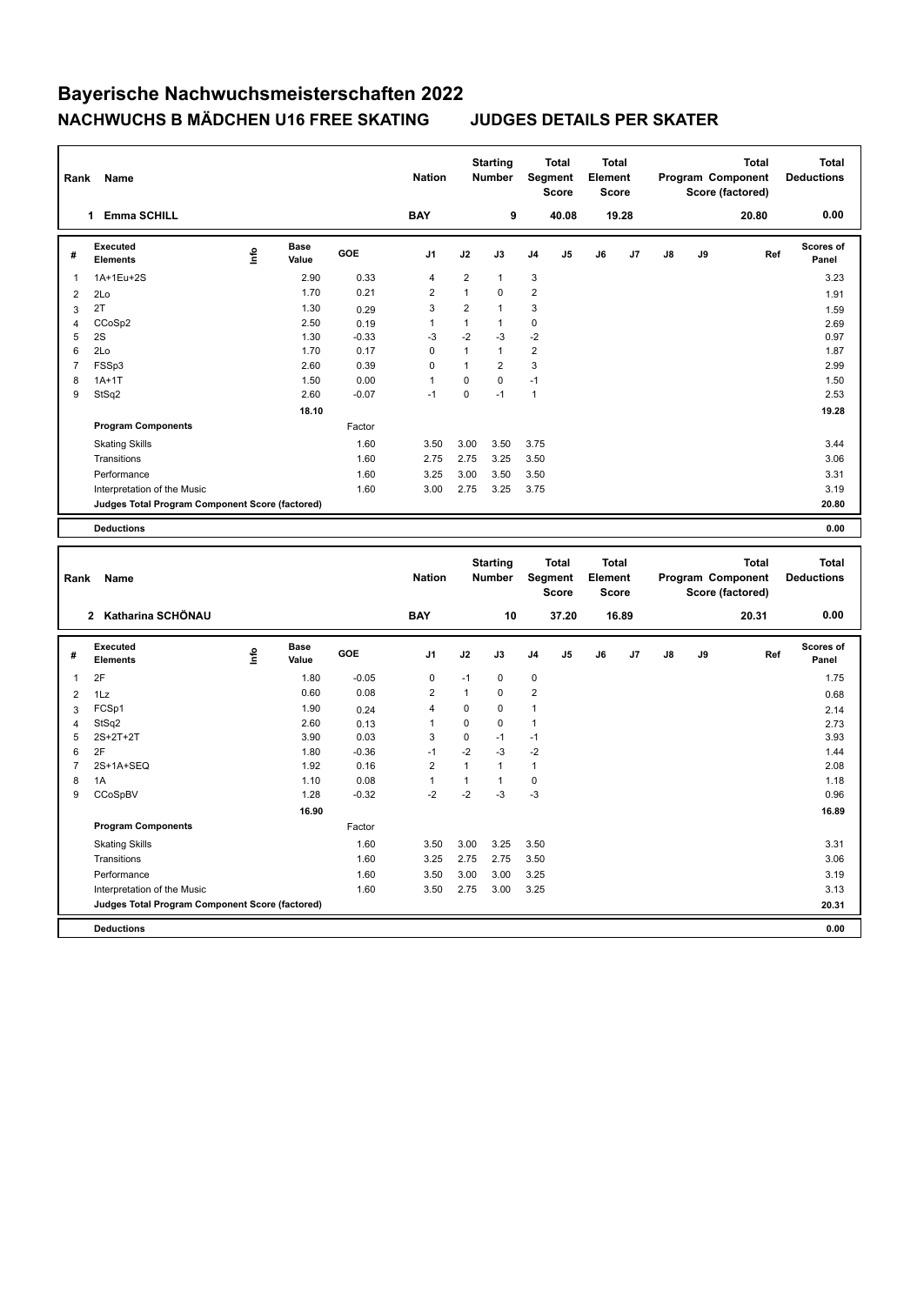| Rank           | Name                                            |         |                      |            | <b>Nation</b>  |          | <b>Starting</b><br><b>Number</b> |                | <b>Total</b><br>Segment<br><b>Score</b> | <b>Total</b><br>Element<br><b>Score</b> |                |    |    | <b>Total</b><br>Program Component<br>Score (factored) | Total<br><b>Deductions</b> |
|----------------|-------------------------------------------------|---------|----------------------|------------|----------------|----------|----------------------------------|----------------|-----------------------------------------|-----------------------------------------|----------------|----|----|-------------------------------------------------------|----------------------------|
|                | <b>Sarah MAREK</b><br>3                         |         |                      |            | <b>BAY</b>     |          | 8                                |                | 36.78                                   |                                         | 17.48          |    |    | 19.30                                                 | 0.00                       |
| #              | Executed<br><b>Elements</b>                     | lnfo    | <b>Base</b><br>Value | <b>GOE</b> | J <sub>1</sub> | J2       | J3                               | J <sub>4</sub> | J <sub>5</sub>                          | J6                                      | J <sub>7</sub> | J8 | J9 | Ref                                                   | Scores of<br>Panel         |
| $\overline{1}$ | 2Fq+2Lo<+2T                                     | $\prec$ | 4.46                 | $-0.59$    | -3             | $-2$     | $-3$                             | $-5$           |                                         |                                         |                |    |    |                                                       | 3.87                       |
| 2              | 2Lo                                             |         | 1.70                 | $-0.17$    | $-1$           | $-1$     | $-1$                             | $-1$           |                                         |                                         |                |    |    |                                                       | 1.53                       |
| 3              | $2S+2T$                                         |         | 2.60                 | $-0.07$    | 0              | 0        | 0                                | $-2$           |                                         |                                         |                |    |    |                                                       | 2.53                       |
| 4              | FCSSp2                                          |         | 2.30                 | 0.00       | $-1$           | 0        | 0                                | $\mathbf{1}$   |                                         |                                         |                |    |    |                                                       | 2.30                       |
| 5              | 1A                                              |         | 1.10                 | $-0.06$    | 0              | $\Omega$ | $\Omega$                         | $-2$           |                                         |                                         |                |    |    |                                                       | 1.04                       |
| 6              | StSq2                                           |         | 2.60                 | 0.00       | $\overline{1}$ | $-1$     | $-1$                             | $\mathbf{1}$   |                                         |                                         |                |    |    |                                                       | 2.60                       |
| $\overline{7}$ | CCoSp2V                                         |         | 1.88                 | 0.00       | 0              | 1        | $-1$                             | $\mathbf 0$    |                                         |                                         |                |    |    |                                                       | 1.88                       |
| 8              | $2Lz$ !<<                                       | <<      | 0.60                 | $-0.26$    | -4             | $-4$     | $-4$                             | $-5$           |                                         |                                         |                |    |    |                                                       | 0.34                       |
| 9              | 2Fq                                             | q       | 1.80                 | $-0.41$    | $-2$           | $-2$     | $-2$                             | $-3$           |                                         |                                         |                |    |    |                                                       | 1.39                       |
|                |                                                 |         | 19.04                |            |                |          |                                  |                |                                         |                                         |                |    |    |                                                       | 17.48                      |
|                | <b>Program Components</b>                       |         |                      | Factor     |                |          |                                  |                |                                         |                                         |                |    |    |                                                       |                            |
|                | <b>Skating Skills</b>                           |         |                      | 1.60       | 3.25           | 2.75     | 3.25                             | 3.50           |                                         |                                         |                |    |    |                                                       | 3.19                       |
|                | Transitions                                     |         |                      | 1.60       | 3.00           | 2.25     | 3.00                             | 3.50           |                                         |                                         |                |    |    |                                                       | 2.94                       |
|                | Performance                                     |         |                      | 1.60       | 3.25           | 2.25     | 3.00                             | 3.25           |                                         |                                         |                |    |    |                                                       | 2.94                       |
|                | Interpretation of the Music                     |         |                      | 1.60       | 3.00           | 2.50     | 3.25                             | 3.25           |                                         |                                         |                |    |    |                                                       | 3.00                       |
|                | Judges Total Program Component Score (factored) |         |                      |            |                |          |                                  |                |                                         |                                         |                |    |    |                                                       | 19.30                      |
|                | <b>Deductions</b>                               |         |                      |            |                |          |                                  |                |                                         |                                         |                |    |    |                                                       | 0.00                       |

< Under-rotated jump << Downgraded jump ! Not clear edge q Jump landed on the quarter

| Rank         | Name                                            |          |                      |         | <b>Nation</b>  |      | <b>Starting</b><br><b>Number</b> |                | <b>Total</b><br>Segment<br><b>Score</b> | Total<br>Element<br><b>Score</b> |       |               |    | <b>Total</b><br>Program Component<br>Score (factored) | <b>Total</b><br><b>Deductions</b> |
|--------------|-------------------------------------------------|----------|----------------------|---------|----------------|------|----------------------------------|----------------|-----------------------------------------|----------------------------------|-------|---------------|----|-------------------------------------------------------|-----------------------------------|
|              | <b>Katerina VAN HILLE</b><br>4                  |          |                      |         | <b>BAY</b>     |      | 12                               |                | 33.27                                   |                                  | 16.97 |               |    | 16.80                                                 | $-0.50$                           |
| #            | Executed<br><b>Elements</b>                     | lnfo     | <b>Base</b><br>Value | GOE     | J <sub>1</sub> | J2   | J3                               | J <sub>4</sub> | J5                                      | J6                               | J7    | $\mathsf{J}8$ | J9 | Ref                                                   | <b>Scores of</b><br>Panel         |
| $\mathbf{1}$ | 1A                                              |          | 1.10                 | $-0.14$ | $-1$           | $-1$ | $-1$                             | $-2$           |                                         |                                  |       |               |    |                                                       | 0.96                              |
| 2            | 2Lo                                             |          | 1.70                 | $-0.85$ | -5             | $-5$ | $-5$                             | -5             |                                         |                                  |       |               |    |                                                       | 0.85                              |
| 3            | 2Fq+1Eu+2S<                                     | $\prec$  | 3.34                 | $-0.54$ | $-2$           | $-2$ | $-3$                             | $-5$           |                                         |                                  |       |               |    |                                                       | 2.80                              |
| 4            | FSSp2                                           |          | 2.30                 | 0.00    | 0              | $-1$ | $\Omega$                         | $\mathbf{1}$   |                                         |                                  |       |               |    |                                                       | 2.30                              |
| 5            | $2Lz$ !<                                        | $\hat{}$ | 1.68                 | $-0.63$ | -3             | $-3$ | $-4$                             | $-5$           |                                         |                                  |       |               |    |                                                       | 1.05                              |
| 6            | $2$ Loq $+2$ T<                                 | $\prec$  | 2.74                 | $-0.60$ | $-3$           | $-3$ | $-3$                             | -5             |                                         |                                  |       |               |    |                                                       | 2.14                              |
| 7            | StSq2                                           |          | 2.60                 | $-0.20$ | $\mathbf 0$    | $-1$ | $-2$                             | $\pmb{0}$      |                                         |                                  |       |               |    |                                                       | 2.40                              |
| 8            | 2Fq                                             | q        | 1.80                 | $-0.41$ | $-2$           | $-2$ | $-2$                             | $-3$           |                                         |                                  |       |               |    |                                                       | 1.39                              |
| 9            | CCoSp3                                          |          | 3.00                 | 0.08    | $\mathbf 0$    | 0    | $-1$                             | $\overline{2}$ |                                         |                                  |       |               |    |                                                       | 3.08                              |
|              |                                                 |          | 20.26                |         |                |      |                                  |                |                                         |                                  |       |               |    |                                                       | 16.97                             |
|              | <b>Program Components</b>                       |          |                      | Factor  |                |      |                                  |                |                                         |                                  |       |               |    |                                                       |                                   |
|              | <b>Skating Skills</b>                           |          |                      | 1.60    | 2.25           | 2.50 | 2.75                             | 3.50           |                                         |                                  |       |               |    |                                                       | 2.75                              |
|              | Transitions                                     |          |                      | 1.60    | 2.00           | 2.50 | 2.50                             | 3.00           |                                         |                                  |       |               |    |                                                       | 2.50                              |
|              | Performance                                     |          |                      | 1.60    | 2.50           | 2.50 | 2.75                             | 3.00           |                                         |                                  |       |               |    |                                                       | 2.69                              |
|              | Interpretation of the Music                     |          |                      | 1.60    | 2.25           | 2.50 | 2.50                             | 3.00           |                                         |                                  |       |               |    |                                                       | 2.56                              |
|              | Judges Total Program Component Score (factored) |          |                      |         |                |      |                                  |                |                                         |                                  |       |               |    |                                                       | 16.80                             |
|              | <b>Deductions</b>                               |          | Falls:               | $-0.50$ |                |      |                                  |                |                                         |                                  |       |               |    |                                                       | $-0.50$                           |

< Under-rotated jump ! Not clear edge q Jump landed on the quarter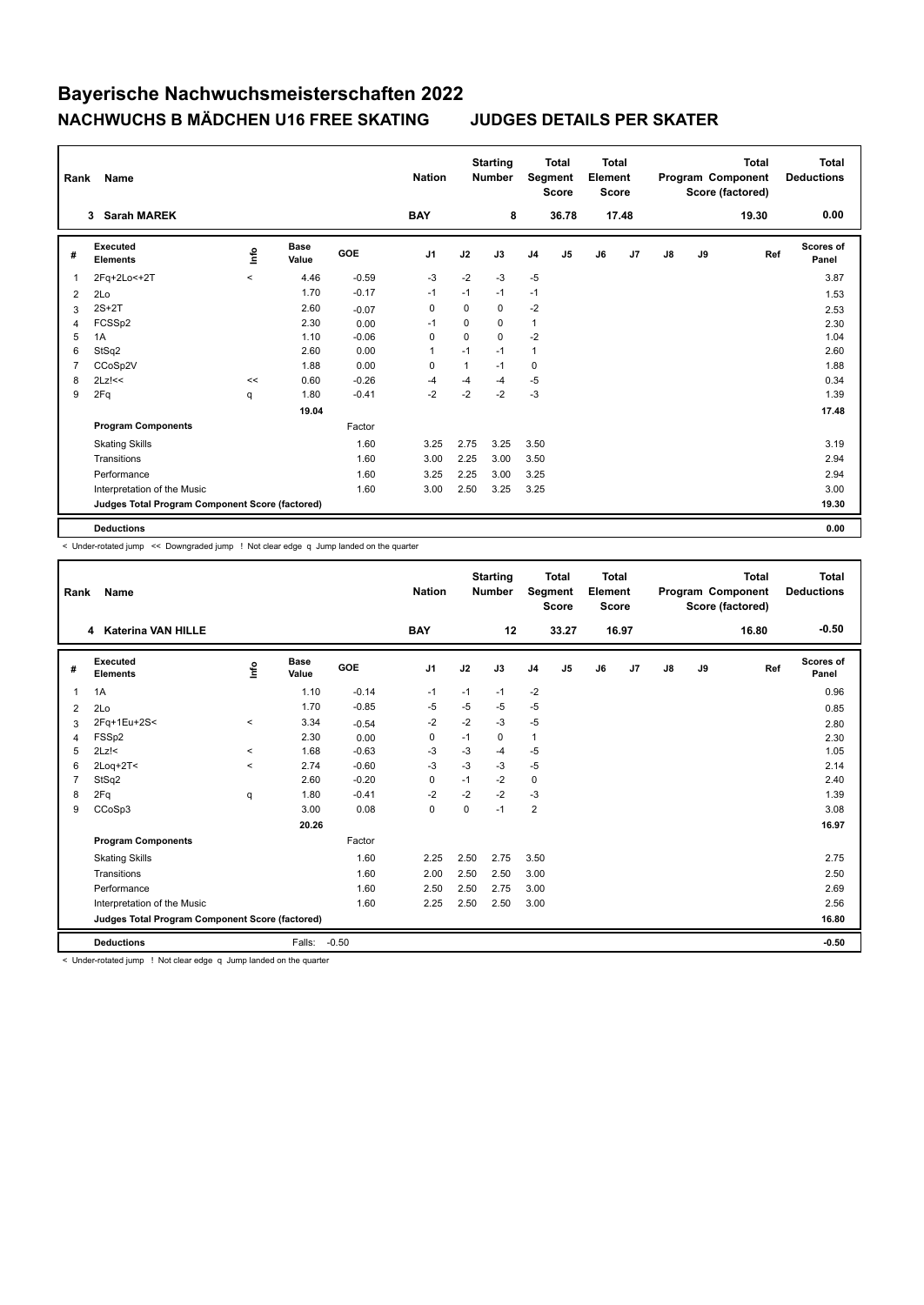| Rank           | <b>Name</b>                                     |          |                      |            | <b>Nation</b>  |          | <b>Starting</b><br><b>Number</b> | Segment        | <b>Total</b><br><b>Score</b> | <b>Total</b><br>Element<br><b>Score</b> |       |    |    | <b>Total</b><br>Program Component<br>Score (factored) | Total<br><b>Deductions</b> |
|----------------|-------------------------------------------------|----------|----------------------|------------|----------------|----------|----------------------------------|----------------|------------------------------|-----------------------------------------|-------|----|----|-------------------------------------------------------|----------------------------|
|                | <b>Anna FRANK</b><br>5                          |          |                      |            | <b>BAY</b>     |          | 4                                |                | 31.31                        |                                         | 15.41 |    |    | 16.40                                                 | $-0.50$                    |
| #              | Executed<br><b>Elements</b>                     | lnfo     | <b>Base</b><br>Value | <b>GOE</b> | J <sub>1</sub> | J2       | J3                               | J <sub>4</sub> | J5                           | J6                                      | J7    | J8 | J9 | Ref                                                   | Scores of<br>Panel         |
| $\overline{1}$ | 2Lze<                                           | $\hat{}$ | 1.26                 | $-0.63$    | $-5$           | $-5$     | $-5$                             | $-5$           |                              |                                         |       |    |    |                                                       | 0.63                       |
| 2              | 2Lo                                             |          | 1.70                 | 0.04       | 1              | $\Omega$ | 0                                | 0              |                              |                                         |       |    |    |                                                       | 1.74                       |
| 3              | $2T+1T$                                         |          | 1.70                 | 0.00       | 1              | $\Omega$ | $\Omega$                         | $-1$           |                              |                                         |       |    |    |                                                       | 1.70                       |
| 4              | StSq1                                           |          | 1.80                 | 0.00       | 0              | 0        | $-1$                             | $\overline{1}$ |                              |                                         |       |    |    |                                                       | 1.80                       |
| 5              | 2Lo                                             |          | 1.70                 | $-0.17$    | $-1$           | $-1$     | $-1$                             | $-1$           |                              |                                         |       |    |    |                                                       | 1.53                       |
| 6              | CCoSp2                                          |          | 2.50                 | 0.06       | 1              | $\Omega$ | $\Omega$                         | $\mathbf 0$    |                              |                                         |       |    |    |                                                       | 2.56                       |
| $\overline{7}$ | 2F+1Eu+1F                                       |          | 2.80                 | $-0.14$    | 0              | $-1$     | $\Omega$                         | $-2$           |                              |                                         |       |    |    |                                                       | 2.66                       |
| 8              | 1A                                              |          | 1.10                 | 0.03       | 0              |          | $\Omega$                         | 0              |                              |                                         |       |    |    |                                                       | 1.13                       |
| 9              | FSSpB                                           |          | 1.70                 | $-0.04$    | $-2$           |          | $\Omega$                         | $\pmb{0}$      |                              |                                         |       |    |    |                                                       | 1.66                       |
|                |                                                 |          | 16.26                |            |                |          |                                  |                |                              |                                         |       |    |    |                                                       | 15.41                      |
|                | <b>Program Components</b>                       |          |                      | Factor     |                |          |                                  |                |                              |                                         |       |    |    |                                                       |                            |
|                | <b>Skating Skills</b>                           |          |                      | 1.60       | 2.50           | 2.50     | 2.75                             | 3.25           |                              |                                         |       |    |    |                                                       | 2.75                       |
|                | Transitions                                     |          |                      | 1.60       | 2.50           | 2.25     | 2.50                             | 3.00           |                              |                                         |       |    |    |                                                       | 2.56                       |
|                | Performance                                     |          |                      | 1.60       | 2.25           | 2.25     | 2.50                             | 2.75           |                              |                                         |       |    |    |                                                       | 2.44                       |
|                | Interpretation of the Music                     |          |                      | 1.60       | 2.25           | 2.25     | 2.75                             | 2.75           |                              |                                         |       |    |    |                                                       | 2.50                       |
|                | Judges Total Program Component Score (factored) |          |                      |            |                |          |                                  |                |                              |                                         |       |    |    |                                                       | 16.40                      |
|                | <b>Deductions</b>                               |          | Falls:               | $-0.50$    |                |          |                                  |                |                              |                                         |       |    |    |                                                       | $-0.50$                    |

< Under-rotated jump e Wrong edge

| Rank           | Name                                            |         |                      |         | <b>Nation</b> |          | <b>Starting</b><br><b>Number</b> |                | <b>Total</b><br>Segment<br><b>Score</b> | <b>Total</b><br>Element<br>Score |       |               |    | <b>Total</b><br>Program Component<br>Score (factored) | <b>Total</b><br><b>Deductions</b> |
|----------------|-------------------------------------------------|---------|----------------------|---------|---------------|----------|----------------------------------|----------------|-----------------------------------------|----------------------------------|-------|---------------|----|-------------------------------------------------------|-----------------------------------|
|                | <b>Shanti SOMMER</b><br>6                       |         |                      |         | <b>BAY</b>    |          | 13                               |                | 31.30                                   |                                  | 13.90 |               |    | 17.90                                                 | $-0.50$                           |
| #              | Executed<br><b>Elements</b>                     | lnfo    | <b>Base</b><br>Value | GOE     | J1            | J2       | J3                               | J <sub>4</sub> | J5                                      | J6                               | J7    | $\mathsf{J}8$ | J9 | Ref                                                   | Scores of<br>Panel                |
| $\mathbf{1}$   | $1A+2T$                                         |         | 2.40                 | $-0.20$ | $-1$          | $-1$     | $-2$                             | $-2$           |                                         |                                  |       |               |    |                                                       | 2.20                              |
| 2              | 2Lo                                             |         | 1.70                 | 0.04    | 1             | $\Omega$ | $\Omega$                         | 0              |                                         |                                  |       |               |    |                                                       | 1.74                              |
| 3              | FCSpB                                           |         | 1.60                 | 0.00    | 0             | $-1$     | 0                                | $\mathbf{1}$   |                                         |                                  |       |               |    |                                                       | 1.60                              |
| 4              | 2F                                              |         | 1.80                 | 0.05    | 1             | 0        | 0                                | $\mathbf 0$    |                                         |                                  |       |               |    |                                                       | 1.85                              |
| 5              | 2F+SEQ+1Eu*+1S*                                 | $\star$ | 1.44                 | $-0.54$ | -3            | $-2$     | $-2$                             | $-5$           |                                         |                                  |       |               |    |                                                       | 0.90                              |
| 6              | CCoSp2V                                         |         | 1.88                 | $-0.10$ | 0             | $\Omega$ | $-2$                             | 0              |                                         |                                  |       |               |    |                                                       | 1.78                              |
| $\overline{7}$ | StSq1                                           |         | 1.80                 | $-0.09$ | $\Omega$      | 0        | $-1$                             | $-1$           |                                         |                                  |       |               |    |                                                       | 1.71                              |
| 8              | 2S                                              |         | 1.30                 | $-0.03$ | $\mathbf 0$   | $\Omega$ | $\Omega$                         | $-1$           |                                         |                                  |       |               |    |                                                       | 1.27                              |
| 9              | 2Lo                                             |         | 1.70                 | $-0.85$ | $-5$          | $-5$     | $-5$                             | $-5$           |                                         |                                  |       |               |    |                                                       | 0.85                              |
|                |                                                 |         | 15.62                |         |               |          |                                  |                |                                         |                                  |       |               |    |                                                       | 13.90                             |
|                | <b>Program Components</b>                       |         |                      | Factor  |               |          |                                  |                |                                         |                                  |       |               |    |                                                       |                                   |
|                | <b>Skating Skills</b>                           |         |                      | 1.60    | 3.25          | 2.50     | 3.00                             | 3.25           |                                         |                                  |       |               |    |                                                       | 3.00                              |
|                | Transitions                                     |         |                      | 1.60    | 2.75          | 2.50     | 2.75                             | 3.00           |                                         |                                  |       |               |    |                                                       | 2.75                              |
|                | Performance                                     |         |                      | 1.60    | 3.25          | 2.25     | 2.50                             | 3.00           |                                         |                                  |       |               |    |                                                       | 2.75                              |
|                | Interpretation of the Music                     |         |                      | 1.60    | 3.00          | 2.25     | 2.75                             | 2.75           |                                         |                                  |       |               |    |                                                       | 2.69                              |
|                | Judges Total Program Component Score (factored) |         |                      |         |               |          |                                  |                |                                         |                                  |       |               |    |                                                       | 17.90                             |
|                | <b>Deductions</b>                               |         | Falls:               | $-0.50$ |               |          |                                  |                |                                         |                                  |       |               |    |                                                       | $-0.50$                           |

\* Invalid element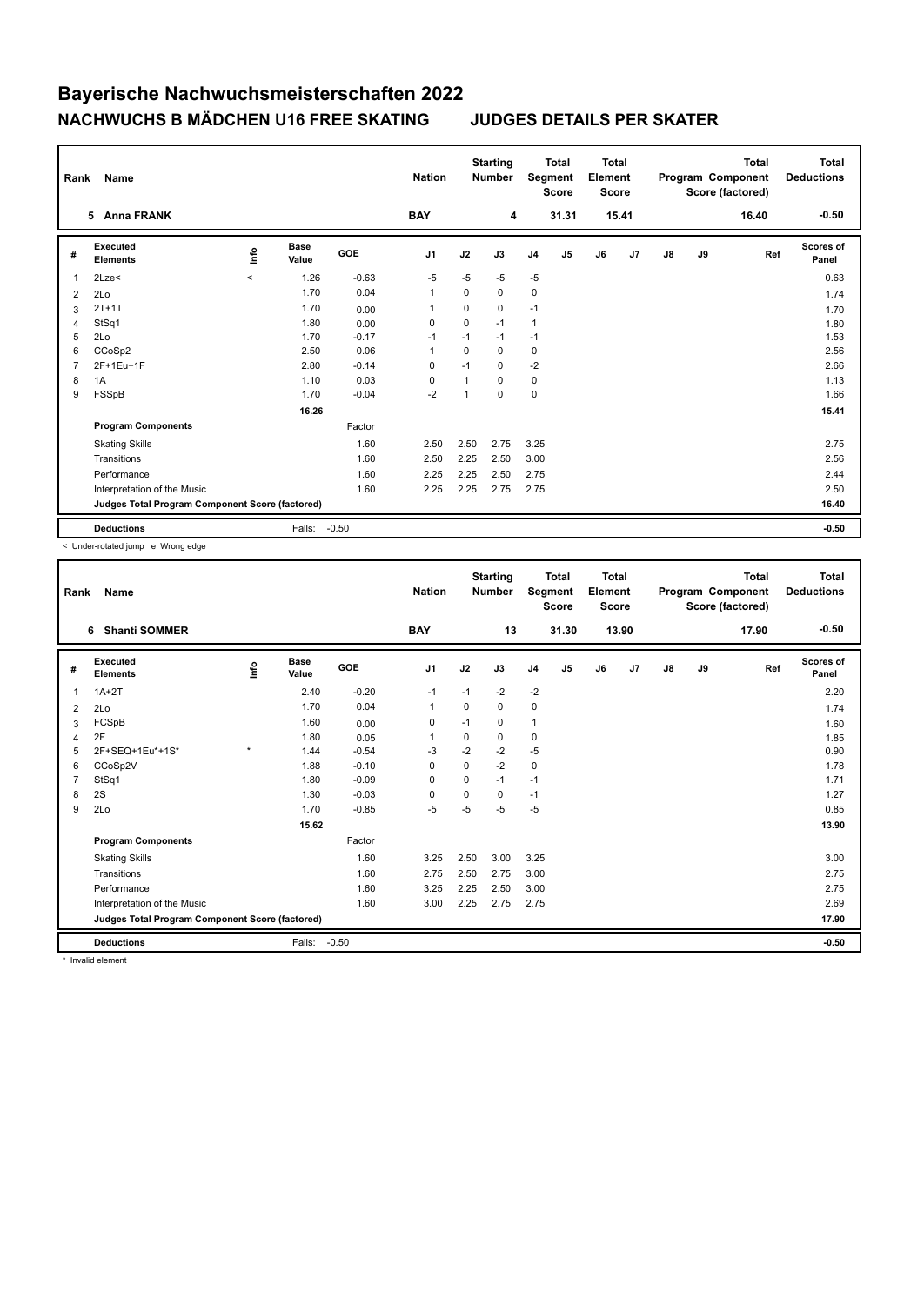| Rank                | Name                                                                 |              |                      |                    | <b>Nation</b>                           |              | <b>Starting</b><br>Number |                               | <b>Total</b><br>Segment<br><b>Score</b>        | <b>Total</b><br>Element<br><b>Score</b> |       |    |    | <b>Total</b><br>Program Component<br>Score (factored) |     | <b>Total</b><br><b>Deductions</b> |
|---------------------|----------------------------------------------------------------------|--------------|----------------------|--------------------|-----------------------------------------|--------------|---------------------------|-------------------------------|------------------------------------------------|-----------------------------------------|-------|----|----|-------------------------------------------------------|-----|-----------------------------------|
|                     | 7 Simone SCHWARZ                                                     |              |                      |                    | <b>BAY</b>                              |              | $\mathbf 2$               |                               | 29.82                                          |                                         | 15.41 |    |    | 16.41                                                 |     | $-2.00$                           |
| #                   | Executed<br>Elements                                                 | lnfo         | <b>Base</b><br>Value | GOE                | J <sub>1</sub>                          | J2           | J3                        | J4                            | J5                                             | J6                                      | J7    | J8 | J9 |                                                       | Ref | Scores of<br>Panel                |
| 1                   | 2T                                                                   |              | 1.30                 | 0.23               | 3                                       | $\mathbf{1}$ | $\mathbf{1}$              | $\boldsymbol{2}$              |                                                |                                         |       |    |    |                                                       |     | 1.53                              |
| $\overline{2}$      | 1A+1T+2Lo                                                            |              | 3.20                 | $-0.85$            | $-5$                                    | $-5$         | -5                        | $-5$                          |                                                |                                         |       |    |    |                                                       |     | 2.35                              |
| 3                   | FSS <sub>p2</sub>                                                    |              | 2.30                 | 0.00               | $-1$                                    | 0            | 0                         | 1                             |                                                |                                         |       |    |    |                                                       |     | 2.30                              |
| 4                   | 2Lo                                                                  |              | 1.70                 | $-0.04$            | $\mathbf 0$                             | 0            | $-1$                      | 0                             |                                                |                                         |       |    |    |                                                       |     | 1.66                              |
| 5                   | StSq1                                                                |              | 1.80                 | $-0.18$            | $\mathbf 0$                             | $-2$         | -1                        | $-1$                          |                                                |                                         |       |    |    |                                                       |     | 1.62                              |
| 6                   | 2S                                                                   |              | 1.30                 | 0.07               | $\overline{2}$                          | $\mathbf 0$  | $\mathbf 0$               | $\mathbf 0$                   |                                                |                                         |       |    |    |                                                       |     | 1.37                              |
| $\overline{7}$      | $1A+2T$                                                              |              | 2.40                 | $-0.65$            | $-5$                                    | $-5$         | $-5$                      | $-5$                          |                                                |                                         |       |    |    |                                                       |     | 1.75                              |
| 8                   | CCoSp1V                                                              |              | 1.50                 | 0.00               | $\mathbf{1}$                            | $\mathbf 0$  | $-1$                      | 0                             |                                                |                                         |       |    |    |                                                       |     | 1.50                              |
| 9                   | 2S                                                                   |              | 1.30                 | 0.03               | $\mathbf{1}$                            | 0            | $\mathbf 0$               | $\mathbf 0$                   |                                                |                                         |       |    |    |                                                       |     | 1.33                              |
|                     |                                                                      |              | 16.80                |                    |                                         |              |                           |                               |                                                |                                         |       |    |    |                                                       |     | 15.41                             |
|                     | <b>Program Components</b>                                            |              |                      | Factor             |                                         |              |                           |                               |                                                |                                         |       |    |    |                                                       |     |                                   |
|                     | <b>Skating Skills</b>                                                |              |                      | 1.60               | 2.25                                    | 2.50         | 3.25                      | 3.25                          |                                                |                                         |       |    |    |                                                       |     | 2.81                              |
|                     | Transitions                                                          |              |                      | 1.60               | 2.25                                    | 2.25         | 2.50                      | 3.00                          |                                                |                                         |       |    |    |                                                       |     | 2.50                              |
|                     | Performance                                                          |              |                      | 1.60               | 2.50                                    | 2.25         | 2.75                      | 2.75                          |                                                |                                         |       |    |    |                                                       |     | 2.56                              |
|                     | Interpretation of the Music                                          |              |                      | 1.60               | 2.00                                    | 2.25         | 2.50                      | 2.75                          |                                                |                                         |       |    |    |                                                       |     | 2.38                              |
|                     | Judges Total Program Component Score (factored)                      |              |                      |                    |                                         |              |                           |                               |                                                |                                         |       |    |    |                                                       |     | 16.41                             |
|                     |                                                                      |              |                      |                    |                                         |              |                           |                               |                                                |                                         |       |    |    |                                                       |     |                                   |
|                     | <b>Deductions</b>                                                    |              | Time violation:      | $-1.00$            |                                         |              |                           | Falls:                        | $-1.00$                                        |                                         |       |    |    |                                                       |     | $-2.00$                           |
|                     |                                                                      |              |                      |                    |                                         |              |                           |                               |                                                |                                         |       |    |    |                                                       |     |                                   |
| Rank                | Name                                                                 |              |                      |                    | <b>Nation</b>                           |              | <b>Starting</b><br>Number |                               | <b>Total</b><br><b>Segment</b><br><b>Score</b> | <b>Total</b><br>Element<br><b>Score</b> |       |    |    | <b>Total</b><br>Program Component<br>Score (factored) |     | <b>Total</b><br><b>Deductions</b> |
|                     | 8 Daria SHARIATI AHARI                                               |              |                      |                    | <b>BAY</b>                              |              | 5                         |                               | 29.19                                          |                                         | 11.18 |    |    | 19.01                                                 |     | $-1.00$                           |
| #                   | <b>Executed</b><br><b>Elements</b>                                   | lnfo         | <b>Base</b><br>Value | GOE                | J1                                      | J2           | J3                        | J4                            | J5                                             | J6                                      | J7    | J8 | J9 |                                                       | Ref | Scores of<br>Panel                |
|                     |                                                                      |              |                      |                    |                                         |              |                           |                               |                                                |                                         |       |    |    |                                                       |     |                                   |
| 1                   | 2S                                                                   |              | 1.30<br>2.00         | $-0.65$<br>$-0.06$ | $-5$<br>0                               | $-5$<br>$-1$ | $-5$<br>$\mathbf 0$       | $-5$<br>$-1$                  |                                                |                                         |       |    |    |                                                       |     | 0.65                              |
| $\overline{c}$      | 1A+1Eu+1S                                                            |              | 1.10                 |                    | $\overline{2}$                          | $\mathbf{1}$ | $\mathbf{1}$              | 3                             |                                                |                                         |       |    |    |                                                       |     | 1.94                              |
| 3                   | 1A                                                                   |              |                      | 0.19               |                                         | $\mathbf{1}$ | $\mathbf{1}$              |                               |                                                |                                         |       |    |    |                                                       |     | 1.29                              |
| $\overline{4}$<br>5 | CCoSp2<br>1Lo                                                        |              | 2.50<br>0.50         | 0.38<br>0.04       | $\overline{\mathbf{c}}$<br>$\mathbf{1}$ | $\mathbf{1}$ | $\mathbf{1}$              | $\overline{c}$<br>$\mathbf 0$ |                                                |                                         |       |    |    |                                                       |     | 2.88<br>0.54                      |
| 6                   | 1Lz!                                                                 | $\mathbf{I}$ | 0.60                 | $-0.09$            | $-1$                                    | $-2$         | $-1$                      | $-2$                          |                                                |                                         |       |    |    |                                                       |     | 0.51                              |
| $\overline{7}$      | 1Lo                                                                  |              | 0.50                 | $-0.01$            | $\mathbf 0$                             | $\mathbf 0$  | $\mathbf 0$               | $-1$                          |                                                |                                         |       |    |    |                                                       |     | 0.49                              |
| 8                   | FCSp1                                                                |              | 1.90                 | $-0.48$            | $-3$                                    | $-2$         | $-2$                      | $-3$                          |                                                |                                         |       |    |    |                                                       |     | 1.42                              |
| 9                   | StSqB                                                                |              | 1.50                 | $-0.04$            | $\mathbf{1}$                            | $\mathbf 0$  | $-1$                      | $-1$                          |                                                |                                         |       |    |    |                                                       |     | 1.46                              |
|                     |                                                                      |              | 11.90                |                    |                                         |              |                           |                               |                                                |                                         |       |    |    |                                                       |     | 11.18                             |
|                     | <b>Program Components</b>                                            |              |                      | Factor             |                                         |              |                           |                               |                                                |                                         |       |    |    |                                                       |     |                                   |
|                     |                                                                      |              |                      |                    |                                         |              |                           |                               |                                                |                                         |       |    |    |                                                       |     |                                   |
|                     | <b>Skating Skills</b>                                                |              |                      | 1.60               | 3.50                                    | 2.75         | 3.25                      | 3.50                          |                                                |                                         |       |    |    |                                                       |     | 3.25                              |
|                     | Transitions                                                          |              |                      | 1.60               | 2.75                                    | 2.25         | 3.00                      | 3.50                          |                                                |                                         |       |    |    |                                                       |     | 2.88                              |
|                     | Performance                                                          |              |                      | 1.60               | 3.50                                    | 2.25         | 2.75                      | 2.75                          |                                                |                                         |       |    |    |                                                       |     | 2.81                              |
|                     | Interpretation of the Music                                          |              |                      | 1.60               | 3.25                                    | 2.50         | 3.00                      | 3.00                          |                                                |                                         |       |    |    |                                                       |     | 2.94<br>19.01                     |
|                     | Judges Total Program Component Score (factored)<br><b>Deductions</b> |              | Falls:               | $-1.00$            |                                         |              |                           |                               |                                                |                                         |       |    |    |                                                       |     | $-1.00$                           |

! Not clear edge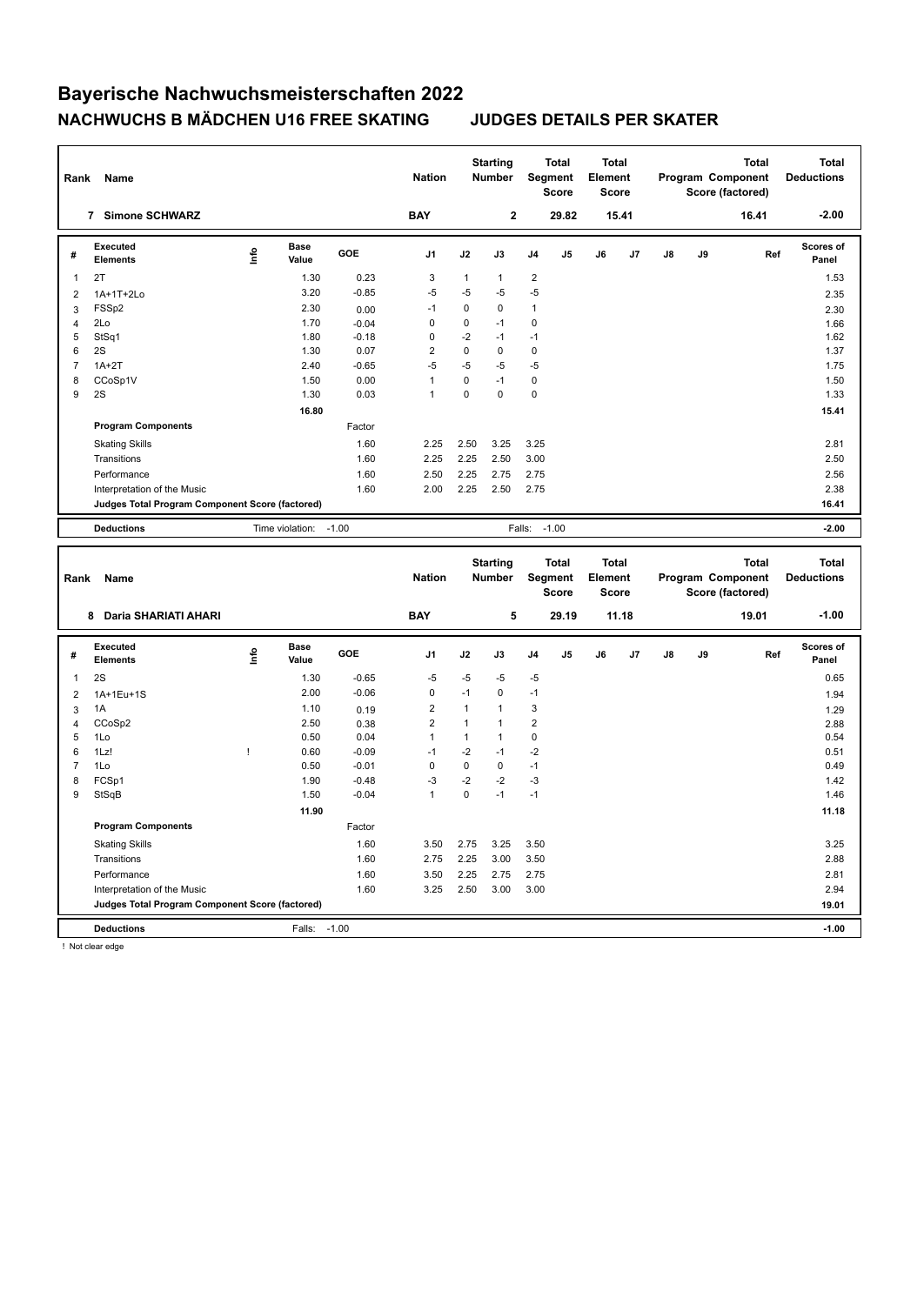| Rank                | Name                                            |      |                      |                    | <b>Nation</b>    |              | <b>Starting</b><br>Number |                | <b>Total</b><br><b>Segment</b><br><b>Score</b> | <b>Total</b><br>Element<br><b>Score</b> |       |               |    | <b>Total</b><br>Program Component<br>Score (factored) |     | <b>Total</b><br><b>Deductions</b> |
|---------------------|-------------------------------------------------|------|----------------------|--------------------|------------------|--------------|---------------------------|----------------|------------------------------------------------|-----------------------------------------|-------|---------------|----|-------------------------------------------------------|-----|-----------------------------------|
|                     | 9 Lara FRÜH                                     |      |                      |                    | <b>BAY</b>       |              | 14                        |                | 28.43                                          |                                         | 11.62 |               |    | 18.31                                                 |     | $-1.50$                           |
| #                   | <b>Executed</b><br><b>Elements</b>              | Life | <b>Base</b><br>Value | GOE                | J <sub>1</sub>   | J2           | J3                        | J4             | J5                                             | J6                                      | J7    | J8            | J9 |                                                       | Ref | Scores of<br>Panel                |
| 1                   | $1A+1T$                                         |      | 1.50                 | $-0.14$            | $-1$             | $-1$         | $-1$                      | $-2$           |                                                |                                         |       |               |    |                                                       |     | 1.36                              |
| $\overline{2}$      | $2S+1T$                                         |      | 1.70                 | $-0.26$            | $-2$             | $-1$         | $-2$                      | $-3$           |                                                |                                         |       |               |    |                                                       |     | 1.44                              |
| 3                   | 1Lz                                             |      | 0.60                 | 0.03               | $\mathbf 0$      | $\mathbf{1}$ | $\mathbf{1}$              | $\mathbf 0$    |                                                |                                         |       |               |    |                                                       |     | 0.63                              |
| $\overline{4}$      | 1A                                              |      | 1.10                 | 0.06               | $\mathbf 0$      | $\mathbf{1}$ | $\mathbf{1}$              | 0              |                                                |                                         |       |               |    |                                                       |     | 1.16                              |
| 5                   | StSq1                                           |      | 1.80                 | 0.09               | $\mathbf{1}$     | 0            | $\mathbf 0$               | $\mathbf{1}$   |                                                |                                         |       |               |    |                                                       |     | 1.89                              |
| 6                   | FSSp1                                           |      | 2.00                 | $-0.05$            | $-1$             | $\mathbf 0$  | $-2$                      | $\overline{2}$ |                                                |                                         |       |               |    |                                                       |     | 1.95                              |
| $\overline{7}$      | 2S                                              |      | 1.30                 | $-0.65$            | $-5$             | $-5$         | $-5$                      | $-5$           |                                                |                                         |       |               |    |                                                       |     | 0.65                              |
| 8                   | 2Lo                                             |      | 1.70                 | $-0.34$            | $-1$             | $-2$         | $-2$                      | $-3$           |                                                |                                         |       |               |    |                                                       |     | 1.36                              |
| 9                   | CCoSpBV                                         |      | 1.28                 | $-0.10$            | $\Omega$         | $\Omega$     | $-2$                      | $-1$           |                                                |                                         |       |               |    |                                                       |     | 1.18                              |
|                     |                                                 |      | 12.98                |                    |                  |              |                           |                |                                                |                                         |       |               |    |                                                       |     | 11.62                             |
|                     | <b>Program Components</b>                       |      |                      | Factor             |                  |              |                           |                |                                                |                                         |       |               |    |                                                       |     |                                   |
|                     | <b>Skating Skills</b>                           |      |                      | 1.60               | 3.50             | 2.50         | 3.00                      | 3.25           |                                                |                                         |       |               |    |                                                       |     | 3.06                              |
|                     | Transitions                                     |      |                      | 1.60               | 2.75             | 2.25         | 2.50                      | 3.00           |                                                |                                         |       |               |    |                                                       |     | 2.63                              |
|                     | Performance                                     |      |                      | 1.60               | 3.50             | 2.50         | 2.75                      | 3.00           |                                                |                                         |       |               |    |                                                       |     | 2.94                              |
|                     | Interpretation of the Music                     |      |                      | 1.60               | 3.00             | 2.75         | 2.75                      | 2.75           |                                                |                                         |       |               |    |                                                       |     | 2.81                              |
|                     | Judges Total Program Component Score (factored) |      |                      |                    |                  |              |                           |                |                                                |                                         |       |               |    |                                                       |     | 18.31                             |
|                     |                                                 |      |                      |                    |                  |              |                           |                |                                                |                                         |       |               |    |                                                       |     |                                   |
|                     | <b>Deductions</b>                               |      | Time violation:      | $-1.00$            |                  |              |                           | Falls:         | $-0.50$                                        |                                         |       |               |    |                                                       |     | $-1.50$                           |
|                     |                                                 |      |                      |                    |                  |              |                           |                |                                                |                                         |       |               |    |                                                       |     |                                   |
| Rank                | Name                                            |      |                      |                    | <b>Nation</b>    |              | <b>Starting</b><br>Number |                | <b>Total</b><br><b>Segment</b><br><b>Score</b> | <b>Total</b><br>Element<br><b>Score</b> |       |               |    | <b>Total</b><br>Program Component<br>Score (factored) |     | <b>Total</b><br><b>Deductions</b> |
|                     | 10 Helena ZERRLE                                |      |                      |                    | <b>BAY</b>       |              | 11                        |                | 28.43                                          |                                         | 12.82 |               |    | 16.61                                                 |     | $-1.00$                           |
| #                   | <b>Executed</b><br><b>Elements</b>              | Life | <b>Base</b><br>Value | GOE                | J <sub>1</sub>   | J2           | J3                        | J4             | J5                                             | J6                                      | J7    | $\mathsf{J}8$ | J9 |                                                       | Ref | Scores of<br>Panel                |
| $\mathbf{1}$        |                                                 |      |                      |                    |                  | 0            |                           |                |                                                |                                         |       |               |    |                                                       |     |                                   |
|                     | 2S<br>2F                                        |      | 1.30<br>1.80         | $-0.03$<br>$-0.14$ | 0<br>$\mathbf 0$ | 0            | 0<br>$-1$                 | $-1$<br>$-2$   |                                                |                                         |       |               |    |                                                       |     | 1.27                              |
| $\overline{2}$      | 1A                                              |      | 1.10                 |                    | $-5$             | $-5$         | $-5$                      | $-5$           |                                                |                                         |       |               |    |                                                       |     | 1.66                              |
| 3<br>$\overline{4}$ | StSq1                                           |      | 1.80                 | $-0.55$            | $\mathbf 0$      | $-1$         | $-1$                      | $-2$           |                                                |                                         |       |               |    |                                                       |     | 0.55                              |
| 5                   | 2S+1Aq+SEQ                                      | q    | 1.92                 | $-0.18$<br>$-0.29$ | $-1$             | $-2$         | $-2$                      | $-4$           |                                                |                                         |       |               |    |                                                       |     | 1.62<br>1.63                      |
| 6                   | FCSp1                                           |      | 1.90                 | $-0.05$            | $\mathbf 0$      | $-1$         | $\mathbf 0$               | $\mathbf 0$    |                                                |                                         |       |               |    |                                                       |     | 1.85                              |
| 7                   | $2T+2T<<$                                       | <<   | 1.70                 | $-0.65$            | $-5$             | $-5$         | $-5$                      | $-5$           |                                                |                                         |       |               |    |                                                       |     | 1.05                              |
| 8                   | 2Lo                                             |      | 1.70                 | $-0.26$            | $-1$             | $-1$         | $-2$                      | $-2$           |                                                |                                         |       |               |    |                                                       |     | 1.44                              |
| 9                   | CCoSp1                                          |      | 2.00                 | $-0.25$            | $-1$             | $-1$         | $-2$                      | $-1$           |                                                |                                         |       |               |    |                                                       |     | 1.75                              |
|                     |                                                 |      | 15.22                |                    |                  |              |                           |                |                                                |                                         |       |               |    |                                                       |     | 12.82                             |
|                     | <b>Program Components</b>                       |      |                      | Factor             |                  |              |                           |                |                                                |                                         |       |               |    |                                                       |     |                                   |
|                     | <b>Skating Skills</b>                           |      |                      | 1.60               | 2.75             | 2.50         | 3.00                      | 3.00           |                                                |                                         |       |               |    |                                                       |     | 2.81                              |
|                     | Transitions                                     |      |                      | 1.60               | 2.75             | 2.25         | 2.75                      | 2.75           |                                                |                                         |       |               |    |                                                       |     | 2.63                              |
|                     | Performance                                     |      |                      |                    |                  |              |                           |                |                                                |                                         |       |               |    |                                                       |     |                                   |
|                     | Interpretation of the Music                     |      |                      | 1.60<br>1.60       | 2.25<br>2.25     | 2.25<br>2.25 | 2.75<br>2.50              | 2.75<br>2.75   |                                                |                                         |       |               |    |                                                       |     | 2.50<br>2.44                      |
|                     | Judges Total Program Component Score (factored) |      |                      |                    |                  |              |                           |                |                                                |                                         |       |               |    |                                                       |     | 16.61                             |
|                     | <b>Deductions</b>                               |      | Falls:               | $-1.00$            |                  |              |                           |                |                                                |                                         |       |               |    |                                                       |     | $-1.00$                           |

<< Downgraded jump q Jump landed on the quarter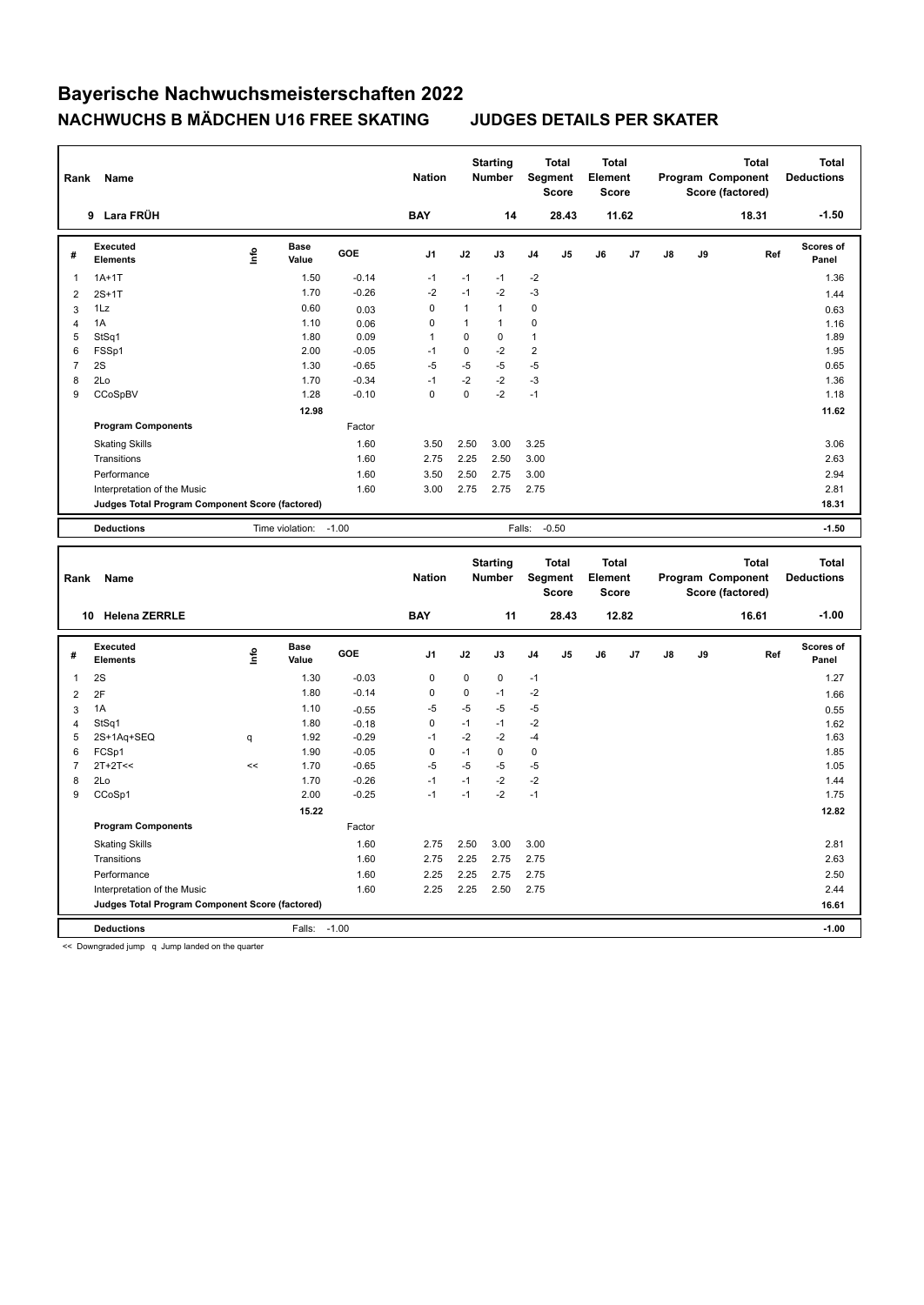| Rank           | Name                                            |                                  |                      |         | <b>Nation</b>  |             | <b>Starting</b><br><b>Number</b> |                | <b>Total</b><br>Segment<br><b>Score</b> | <b>Total</b><br>Element<br><b>Score</b> |                |    |    | <b>Total</b><br>Program Component<br>Score (factored) | <b>Total</b><br><b>Deductions</b> |
|----------------|-------------------------------------------------|----------------------------------|----------------------|---------|----------------|-------------|----------------------------------|----------------|-----------------------------------------|-----------------------------------------|----------------|----|----|-------------------------------------------------------|-----------------------------------|
|                | Vasilisa PYATAKOVA<br>11                        |                                  |                      |         | <b>BAY</b>     |             | 3                                |                | 28.25                                   |                                         | 11.14          |    |    | 17.11                                                 | 0.00                              |
| #              | Executed<br><b>Elements</b>                     | $\mathop{\mathsf{Int}}\nolimits$ | <b>Base</b><br>Value | GOE     | J <sub>1</sub> | J2          | J3                               | J <sub>4</sub> | J <sub>5</sub>                          | J6                                      | J <sub>7</sub> | J8 | J9 | Ref                                                   | Scores of<br>Panel                |
| 1              | $1A+2T<<$                                       | <<                               | 1.50                 | $-0.41$ | $-3$           | $-3$        | -4                               | $-5$           |                                         |                                         |                |    |    |                                                       | 1.09                              |
| 2              | 1Lze                                            | e                                | 0.48                 | $-0.15$ | $-3$           | $-3$        | $-3$                             | $-4$           |                                         |                                         |                |    |    |                                                       | 0.33                              |
| 3              | $2Lo+2T<<$                                      | <<                               | 2.10                 | $-0.68$ | -3             | $-4$        | $-4$                             | $-5$           |                                         |                                         |                |    |    |                                                       | 1.42                              |
| 4              | StSq1                                           |                                  | 1.80                 | 0.00    | 0              | $-1$        | 0                                | $\mathbf{1}$   |                                         |                                         |                |    |    |                                                       | 1.80                              |
| 5              | 2F<<                                            | <<                               | 0.50                 | $-0.24$ | $-5$           | $-4$        | $-5$                             | $-5$           |                                         |                                         |                |    |    |                                                       | 0.26                              |
| 6              | CCoSp2V                                         |                                  | 1.88                 | $-0.14$ | $-1$           | $-1$        | $-1$                             | 0              |                                         |                                         |                |    |    |                                                       | 1.74                              |
| $\overline{7}$ | 2F<                                             | $\,<$                            | 1.44                 | $-0.36$ | $-2$           | $-2$        | $-3$                             | $-3$           |                                         |                                         |                |    |    |                                                       | 1.08                              |
| 8              | 2Lo                                             |                                  | 1.70                 | $-0.13$ | 0              | $\mathbf 0$ | $-1$                             | $-2$           |                                         |                                         |                |    |    |                                                       | 1.57                              |
| 9              | FCSSp1                                          |                                  | 1.90                 | $-0.05$ | 0              | 0           | $-1$                             | $\mathbf 0$    |                                         |                                         |                |    |    |                                                       | 1.85                              |
|                |                                                 |                                  | 13.30                |         |                |             |                                  |                |                                         |                                         |                |    |    |                                                       | 11.14                             |
|                | <b>Program Components</b>                       |                                  |                      | Factor  |                |             |                                  |                |                                         |                                         |                |    |    |                                                       |                                   |
|                | <b>Skating Skills</b>                           |                                  |                      | 1.60    | 2.50           | 2.50        | 3.00                             | 3.50           |                                         |                                         |                |    |    |                                                       | 2.88                              |
|                | Transitions                                     |                                  |                      | 1.60    | 2.00           | 2.25        | 2.75                             | 3.25           |                                         |                                         |                |    |    |                                                       | 2.56                              |
|                | Performance                                     |                                  |                      | 1.60    | 2.00           | 2.50        | 2.50                             | 3.25           |                                         |                                         |                |    |    |                                                       | 2.56                              |
|                | Interpretation of the Music                     |                                  |                      | 1.60    | 2.25           | 2.50        | 2.75                             | 3.25           |                                         |                                         |                |    |    |                                                       | 2.69                              |
|                | Judges Total Program Component Score (factored) |                                  |                      |         |                |             |                                  |                |                                         |                                         |                |    |    |                                                       | 17.11                             |
|                | <b>Deductions</b>                               |                                  |                      |         |                |             |                                  |                |                                         |                                         |                |    |    |                                                       | 0.00                              |

< Under-rotated jump << Downgraded jump e Wrong edge

| Rank | Name                                            |         |                      |         | <b>Nation</b>  |          | <b>Starting</b><br><b>Number</b> | Segment        | <b>Total</b><br><b>Score</b> | <b>Total</b><br>Element<br><b>Score</b> |       |               |    | <b>Total</b><br>Program Component<br>Score (factored) | <b>Total</b><br><b>Deductions</b> |
|------|-------------------------------------------------|---------|----------------------|---------|----------------|----------|----------------------------------|----------------|------------------------------|-----------------------------------------|-------|---------------|----|-------------------------------------------------------|-----------------------------------|
|      | <b>Livia BERLACHER</b><br>12                    |         |                      |         | <b>BAY</b>     |          | 7                                |                | 26.90                        |                                         | 10.89 |               |    | 16.51                                                 | $-0.50$                           |
| #    | Executed<br><b>Elements</b>                     | lnfo    | <b>Base</b><br>Value | GOE     | J <sub>1</sub> | J2       | J3                               | J <sub>4</sub> | J5                           | J6                                      | J7    | $\mathsf{J}8$ | J9 | Ref                                                   | <b>Scores of</b><br>Panel         |
| 1    | 2S                                              |         | 1.30                 | 0.03    | $\mathbf 0$    | 1        | $-1$                             | $\mathbf{1}$   |                              |                                         |       |               |    |                                                       | 1.33                              |
| 2    | FCSp1                                           |         | 1.90                 | $-0.14$ | 0              | $-1$     | 0                                | $-2$           |                              |                                         |       |               |    |                                                       | 1.76                              |
| 3    | 1Lz                                             |         | 0.60                 | 0.00    | $\mathbf 0$    | 0        | 0                                | $\mathbf 0$    |                              |                                         |       |               |    |                                                       | 0.60                              |
| 4    | 2Lo<                                            | $\prec$ | 1.36                 | $-0.44$ | -3             | $-3$     | $-3$                             | $-4$           |                              |                                         |       |               |    |                                                       | 0.92                              |
| 5    | 1A+1Eu<<+2S                                     | <<      | 2.40                 | $-0.49$ | $-3$           | $-4$     | $-3$                             | $-5$           |                              |                                         |       |               |    |                                                       | 1.91                              |
| 6    | 2Log                                            | q       | 1.70                 | $-0.64$ | -4             | $-4$     | $-2$                             | -5             |                              |                                         |       |               |    |                                                       | 1.06                              |
| 7    | CCoSp2                                          |         | 2.50                 | $-1.25$ | $-5$           | $-5$     | $-5$                             | $-5$           |                              |                                         |       |               |    |                                                       | 1.25                              |
| 8    | StSq1                                           |         | 1.80                 | $-0.23$ | $-1$           | $-1$     | $-2$                             | $-1$           |                              |                                         |       |               |    |                                                       | 1.57                              |
| 9    | 1F                                              |         | 0.50                 | $-0.01$ | 0              | $\Omega$ | 0                                | $-1$           |                              |                                         |       |               |    |                                                       | 0.49                              |
|      |                                                 |         | 14.06                |         |                |          |                                  |                |                              |                                         |       |               |    |                                                       | 10.89                             |
|      | <b>Program Components</b>                       |         |                      | Factor  |                |          |                                  |                |                              |                                         |       |               |    |                                                       |                                   |
|      | <b>Skating Skills</b>                           |         |                      | 1.60    | 2.50           | 2.50     | 2.75                             | 3.25           |                              |                                         |       |               |    |                                                       | 2.75                              |
|      | Transitions                                     |         |                      | 1.60    | 2.25           | 2.25     | 2.75                             | 3.25           |                              |                                         |       |               |    |                                                       | 2.63                              |
|      | Performance                                     |         |                      | 1.60    | 2.00           | 2.50     | 2.25                             | 3.00           |                              |                                         |       |               |    |                                                       | 2.44                              |
|      | Interpretation of the Music                     |         |                      | 1.60    | 2.25           | 2.50     | 2.50                             | 2.75           |                              |                                         |       |               |    |                                                       | 2.50                              |
|      | Judges Total Program Component Score (factored) |         |                      |         |                |          |                                  |                |                              |                                         |       |               |    |                                                       | 16.51                             |
|      | <b>Deductions</b>                               |         | Falls:               | $-0.50$ |                |          |                                  |                |                              |                                         |       |               |    |                                                       | $-0.50$                           |

< Under-rotated jump << Downgraded jump q Jump landed on the quarter